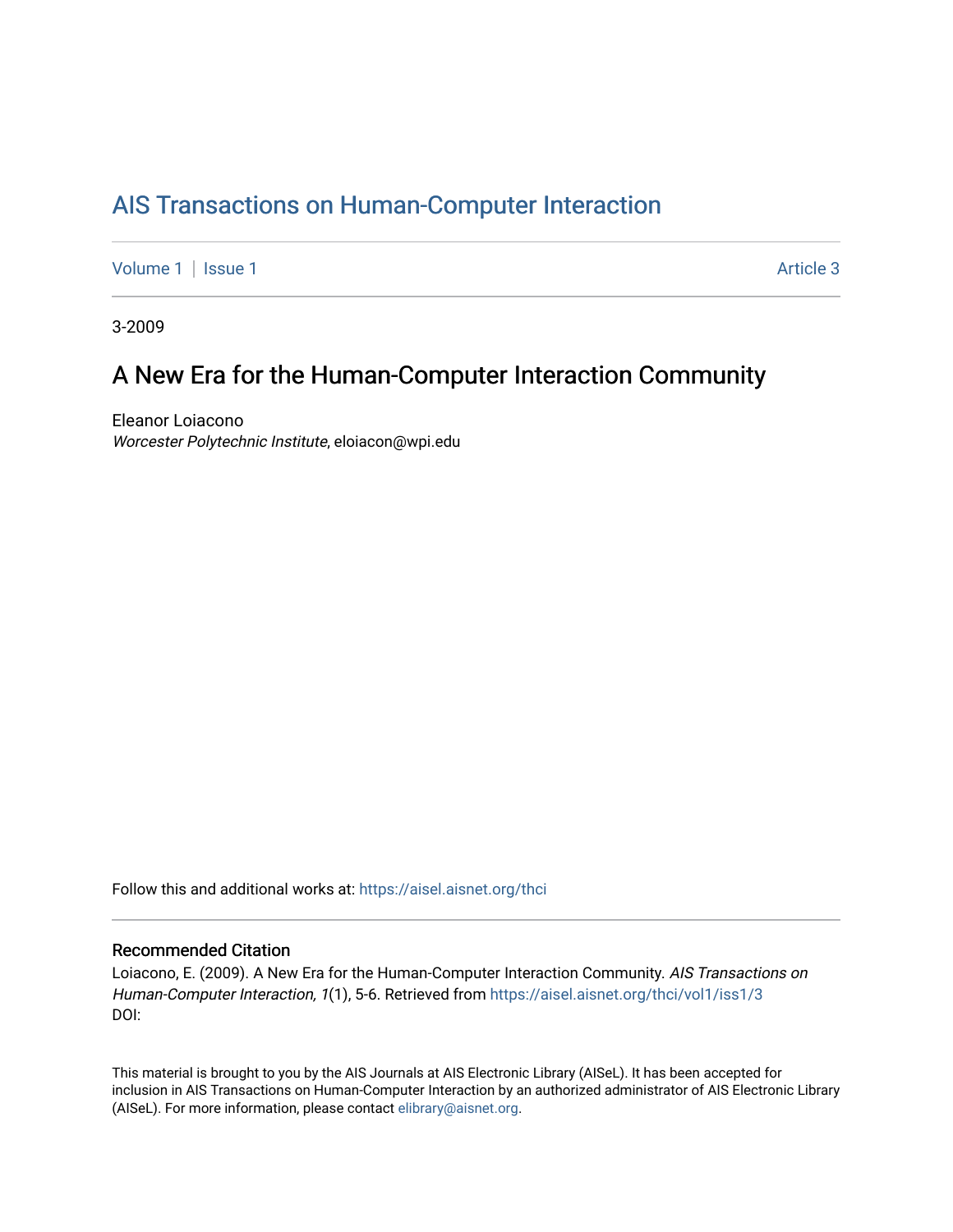

# Transactions on Human-Computer Interaction

**THCI** 

**Editorial** 

## **A New Era for the Human-Computer Interaction Community**

**Eleanor T. Loiacono** AIS SIGHCI Chair Worcester Polytechnic Institute eloiacon@wpi.edu

It is with much anticipation and great excitement that the HCI community welcomes the *Transactions on Human-Computer Interactions*. With the hard work and determination of two very dedicated co-editors, Ping Zhang and Dennis Galletta, our special interest group has ensured that high quality research in HCI has a high quality outlet for publication. I echo Jane Carey's excitement for the leading role the SIG has played in developing a journal dedicated to the discipline of the group and hope to see others follow in its footsteps.

From its inception in 2001, the SIG has had a number of highly committed leaders who have ensured its growth and success. Leaders in the field, such as Izak Benbasat, Jane Carey, Fred Davis, Dennis Galletta, Sirkka Jarvenpaa, Fiona Fui-Hoon Nah, Diane Strong, Joe Valacich, Jane Webster, and Ping Zhang, have dedicated their time and efforts to help guide and support the SIG through its advisory board. Previous chairs, including Ping Zhang, Fui-Hoon Nah, Scott McCoy, Traci Hess, and Weiyin Hong, have given much to the SIG and helped grow its membership and respectability within the HCI community. Without both the leadership of the advisory board and the commitment and dedication of past chairs, the launch of the *Transactions* would not have been possible.

The *Transactions* will serve as an international publication outlet for HCI research conducted around the globe. As the SIG's membership confirms, there are researchers from around the world who represent both practitioners and academics. Having such a broad-based global HCI community will ensure not only an abundance of high quality manuscripts for the *Transactions*, but a high number of diverse perspectives on HCI.

Conversations with numerous researchers in the HCI community have revealed that a dedicated outlet for HCI research is long overdue, and the *Transactions*, in filling that gap, will be much welcomed. The overwhelming number of submissions already testifies to the impending success of the journal, and I'm sure there will be many years of continued success as the journal matures.

The SIG has come a long way in only eight years, and the fact that we now have the *Transactions* is evidence of the hard work and commitment of the SIG leaders and members of the HCI community. In particular, many thanks must go to Ping Zhang and Dennis Galletta for their continued hard work and perseverance through the difficult development and execution stages of the journal. My thanks also go to everyone who has helped make the dream of the *Transactions* a reality.

Loiacono, E. (2009) "A New Era for the Human-Computer Interaction Community," *AIS Transactions on Human-Computer Interaction*, (1) 1, pp. 5-6 .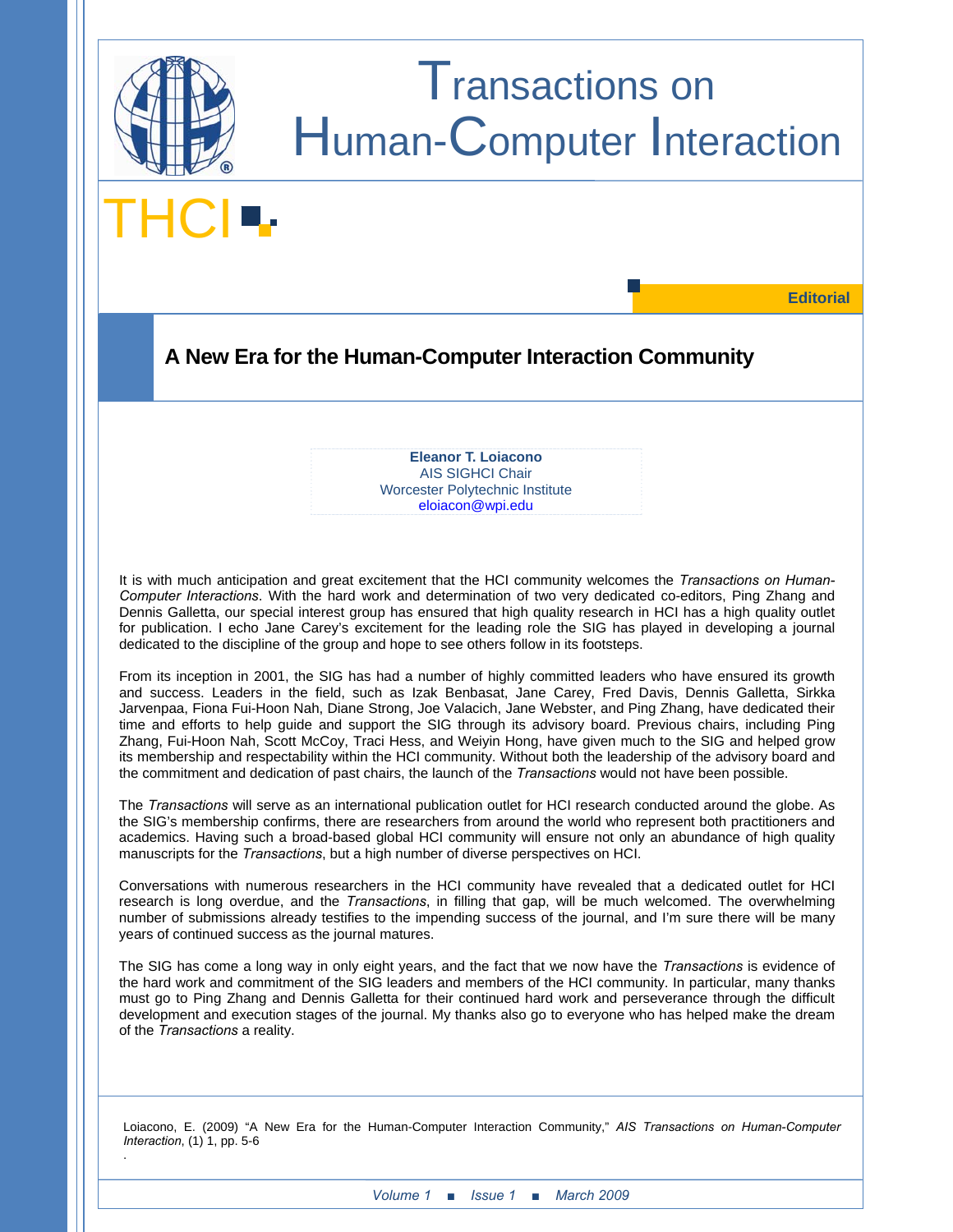## **ABOUT THE AUTHOR**



**Eleanor T. Loiacono** is an Associate Professor of Management Information Systems at Worcester Polytechnic Institute. She earned her PhD in Information Systems from the University of Georgia and has published in journals, such as the *Communications of the ACM*, *Computer IEEE*, and *International Journal of Electronic Commerce*. Her research interests include many areas of Human Computer Interactions, including IT Accessibility, Website Quality, and Affect in IS. She serves. She is the chair of the Special Interest Group in Human-Computer Interaction in the Association of Information Systems.

Copyright © 2009 by the Association for Information Systems. Permission to make digital or hard copies of all or part of this work for personal or classroom use is granted without fee provided that copies are not made or distributed for profit or commercial advantage and that copies bear this notice and full citation on the first page. Copyright for components of this work owned by others than the Association for Information Systems must be honored. Abstracting with credit is permitted. To copy otherwise, to republish, to post on servers, or to redistribute to lists requires prior specific permission and/or fee. Request permission to publish from: AIS Administrative Office, P.O. Box 2712 Atlanta, GA, 30301-2712 Attn: Reprints or via e-mail from ais@aisnet.org.